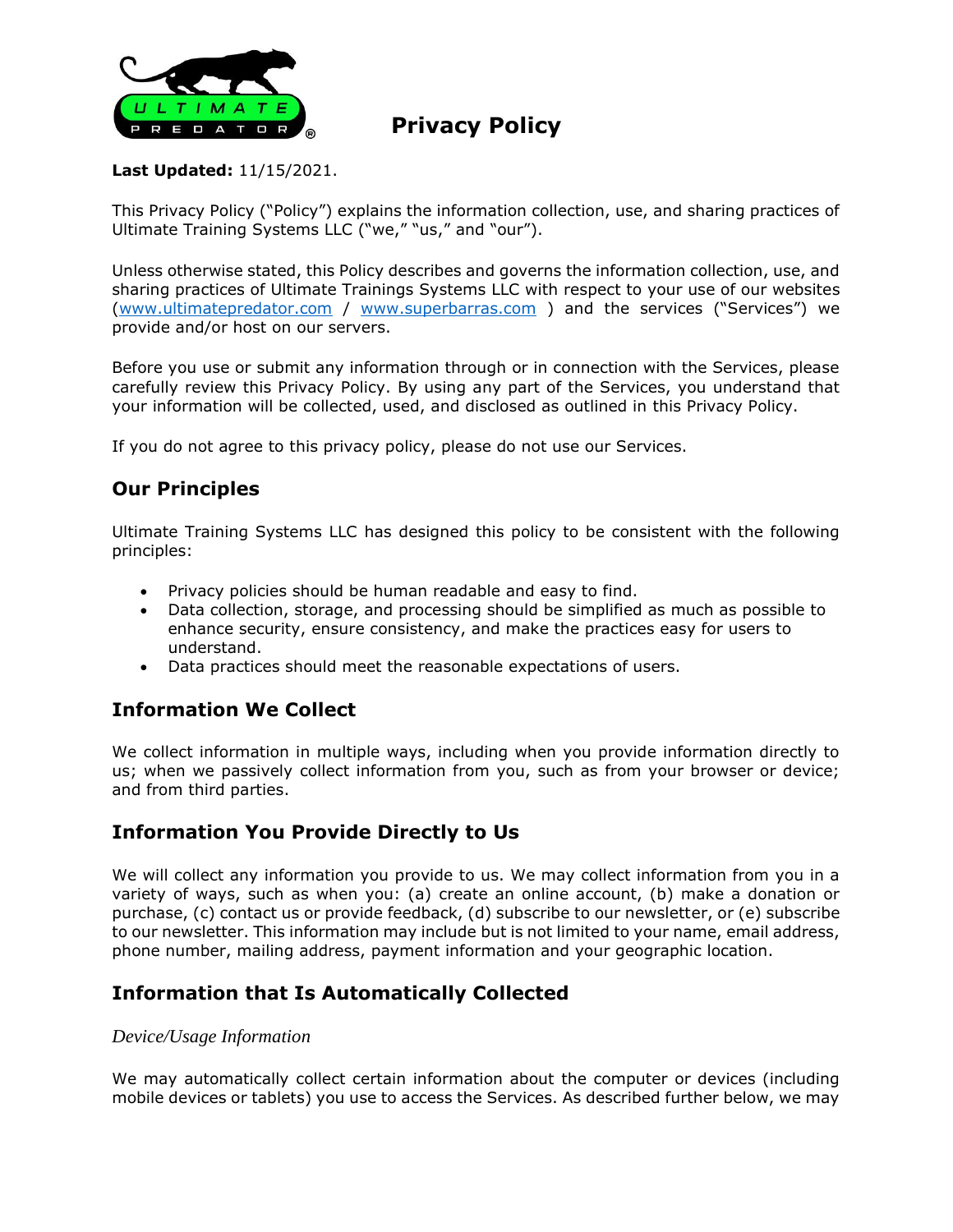collect and analyze (a) device information such as IP addresses, location information (by country and city), unique device identifiers, IMEI and TCP/IP address, browser types, browser language, operating system, mobile device carrier information, and (b) information related to the ways in which you interact with the Services, such as referring and exit web pages and URLs, platform type, the number of clicks, domain names, landing pages, pages and content viewed and the order of those pages, statistical information about the use of the Services, the amount of time spent on particular pages, the date and time you used the Services, the frequency of your use of the Services, error logs, and other similar information. As described further below, we may use third-party analytics providers and technologies, including cookies and similar tools, to assist in collecting this information.

#### *Cookies and Other Tracking Technologies*

We also collect data about your use of the Services through the use of Internet server logs and online tracking technologies, like cookies and/or tracking pixels. A web server log is a file where website activity is stored. A cookie is a small text file that is placed on your computer when you visit a website, that enables us to: (a) recognize your computer; (b) store your preferences and settings; (c) understand the web pages of the Services you have visited and the referral sites that have led you to our Services; (d) enhance your user experience by delivering content specific to your inferred interests; (e) perform searches and analytics; and (f) assist with security administrative functions. Tracking pixels (sometimes referred to as web beacons or clear GIFs) are tiny electronic tags with a unique identifier embedded in websites, online ads and/or email, and that are designed to provide usage information like ad impressions or clicks, measure popularity of the Services and associated advertising, and to access user cookies. We may also use tracking technologies in our license buttons and/or icons that you can embed on other sites/services to track the website addresses where they are embedded, gauge user interaction with them, and determine the number of unique viewers of them. If you receive email from us (such as the CC newsletter, campaign updates, or other ongoing email communications from CC), we may use certain analytics tools, such as clear GIFs, to capture data such as whether you open our message, click on any links or banners our email contains, or otherwise interact with what we send. This data allows us to gauge the effectiveness of our communications and marketing campaigns. As we adopt additional technologies, we may also gather additional information through other methods.

Please note that you can change your settings to notify you when a cookie is being set or updated, or to block cookies altogether. Please consult the "Help" section of your browser for more information. Please note that by blocking any or all cookies, you may not have access to certain features or offerings of the Services

## **Information from Third Parties**

the extent permitted by law, we may also collect information from third parties, including public sources, social media platforms, and marketing and market research firms. Depending on the source, this information collected from third parties could include name, contact information, demographic information, information about an individual's employer, information to verify identity or trustworthiness, and information for other fraud or safety protection purposes.

## **How We Use Your Information**

We may use the information we collect from and about you to: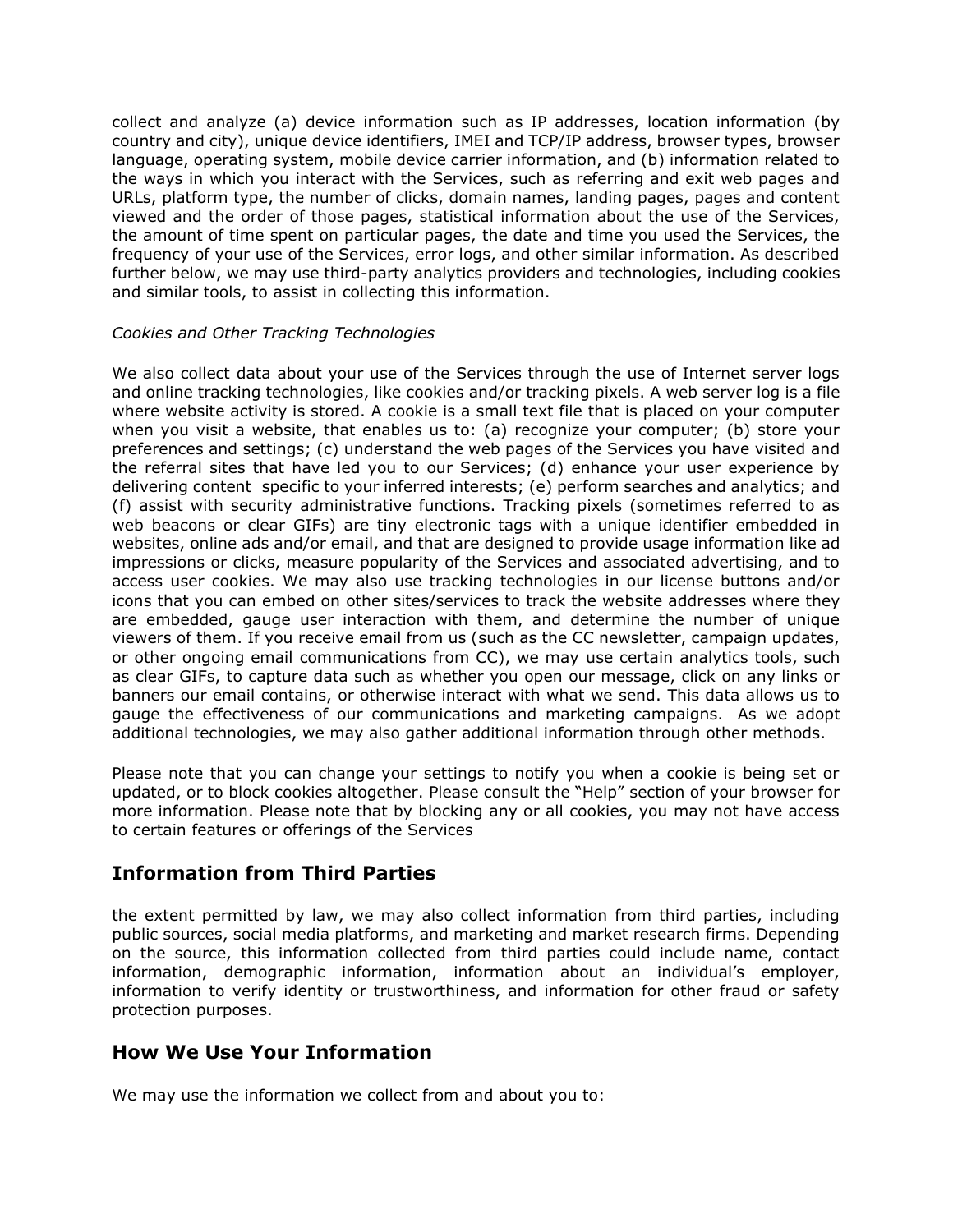- Fulfill the purposes for which you provided it.
- Provide and improve the Services, including to develop new features or services, take steps to secure the Services, and for technical and customer support.
- Fundraise, accept donations, or process transactions.
- Send you information about your interaction or transactions with us, account alerts, or other communications, such as newsletters to which you have subscribed.
- Process and respond to your inquiries or to request your feedback.
- Conduct analytics, research, and reporting, including to synthesize and derive insights from your use of our Services.
- Comply with the law and protect the safety, rights, property, or security of Ultimate Training Systems LLC, the Services, our users, and the general public; and
- Enforce our Terms of Use, including to investigate potential violations thereof.

Please note that we may combine information that we collect from you and about you (including automatically collected information) with information we obtain about you from our affiliates and/or non-affiliated third parties, and use such combined information in accordance with this Privacy Policy.

We may aggregate and/or de-identify information collected through the Services. We may use de-identified and/or aggregated data for any purpose, including without limitation for research and marketing purposes.

## **When We Disclose Your Information**

We may disclose and/or share your information under the following circumstances:

#### **Service Providers.**

We may disclose your information with third parties who perform services on our behalf, including without limitation, event management, marketing, customer support, data storage, data analysis and processing, and legal services.

#### **Legal Compliance and Protection of Creative Commons and Others.**

We may disclose your information if required to do so by law or on a good faith belief that such disclosure is permitted by this Privacy Policy or reasonably necessary or appropriate for any of the following reasons: (a) to comply with legal process; (b) to enforce or apply our Terms of Use and this Privacy Policy, or other contracts with you, including investigation of potential violations thereof; (c) enforce our Charter including the Code of Conduct and policies contained and incorporated therein, (d) to respond to your requests for customer service; and/or (e) to protect the rights, property, or personal safety of Ultimate Training Systems LLC, our agents and affiliates, our users, and the public. This includes exchanging information with other companies and organizations for fraud protection, and spam/malware prevention, and similar purposes.

#### **Business Transfers.**

As we continue to develop our business, we may engage in certain business transactions, such as the transfer or sale of our assets. In such transactions, (including in contemplation of such transactions, e.g., due diligence) your information may be disclosed. If any of our assets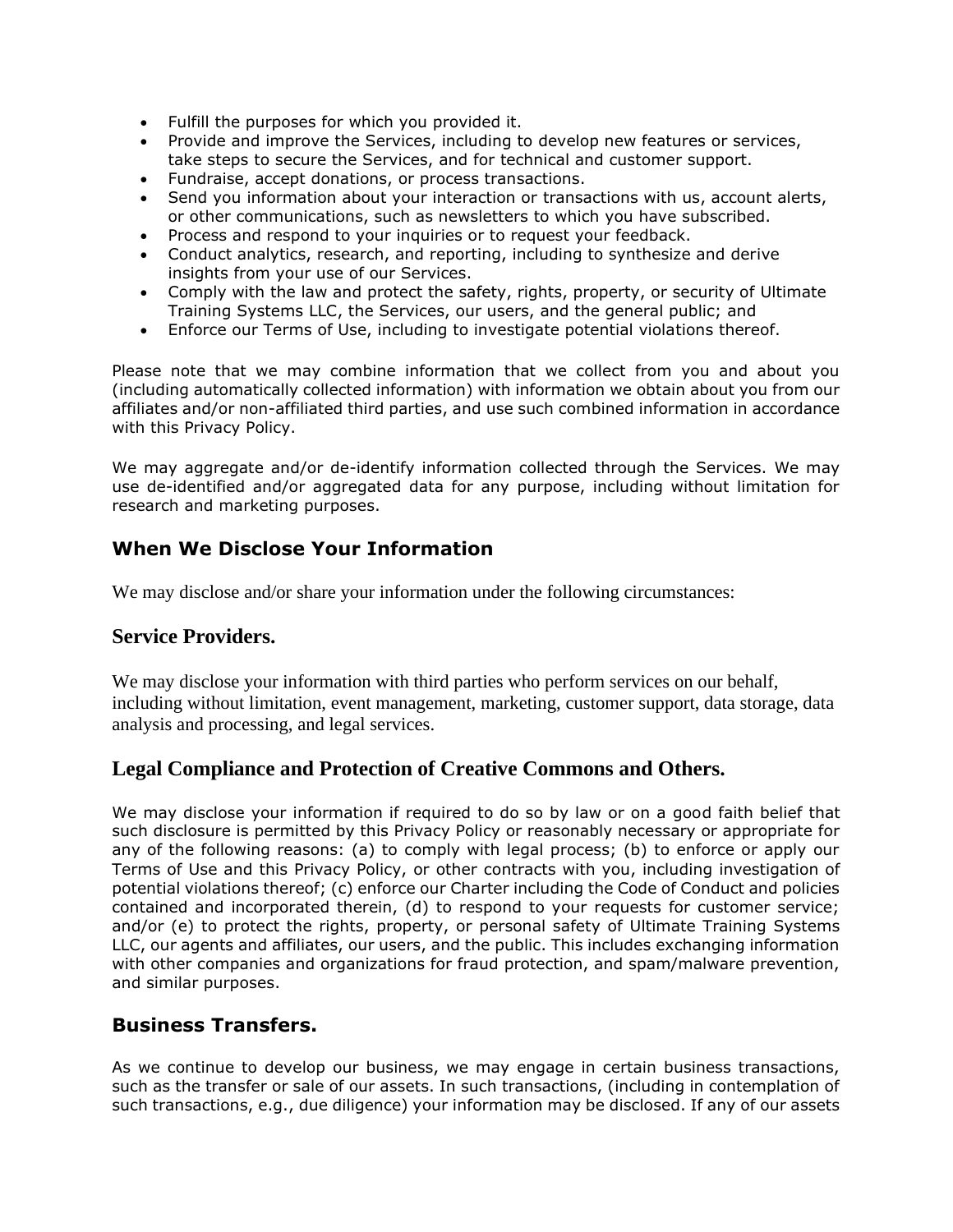are sold or transferred to a third party, customer information (including your email address) would likely be one of the transferred business assets.

## **Affiliated Companies.**

We may disclose your information with current or future affiliated companies.

#### **Consent.**

We may disclose your information to any third parties based on your consent to do so.

## **Aggregate/De-identified Information.**

We may disclose de-identified and/or aggregated data for any purpose to third parties, including advertisers, promotional partners, and/or others.

#### **Legal Basis for Processing Personal Data**

The laws in some jurisdictions require companies to tell you about the legal ground they rely on to use or disclose information that can be directly linked to or used to identify you. To the extent those laws apply, our legal grounds for processing such information are as follows:

#### **To Honor Our Contractual Commitments to You.**

Much of our processing of information is to meet our contractual obligations to provide services to our users.

#### **Legitimate Interests.**

In many cases, we handle information on the ground that it furthers our legitimate interests in ways that are not overridden by the interests or fundamental rights and freedoms of the affected individuals, these include:

- Customer service
- Marketing, advertising, and fundraising
- Protecting our users, personnel, and property
- Managing user accounts
- Organizing and running events and programs
- Analyzing and improving our business
- Managing legal issues

We may also process information for the same legitimate interests of our users and business partners.

#### **Legal Compliance.**

We may need to use and disclose information in certain ways to comply with our legal obligations.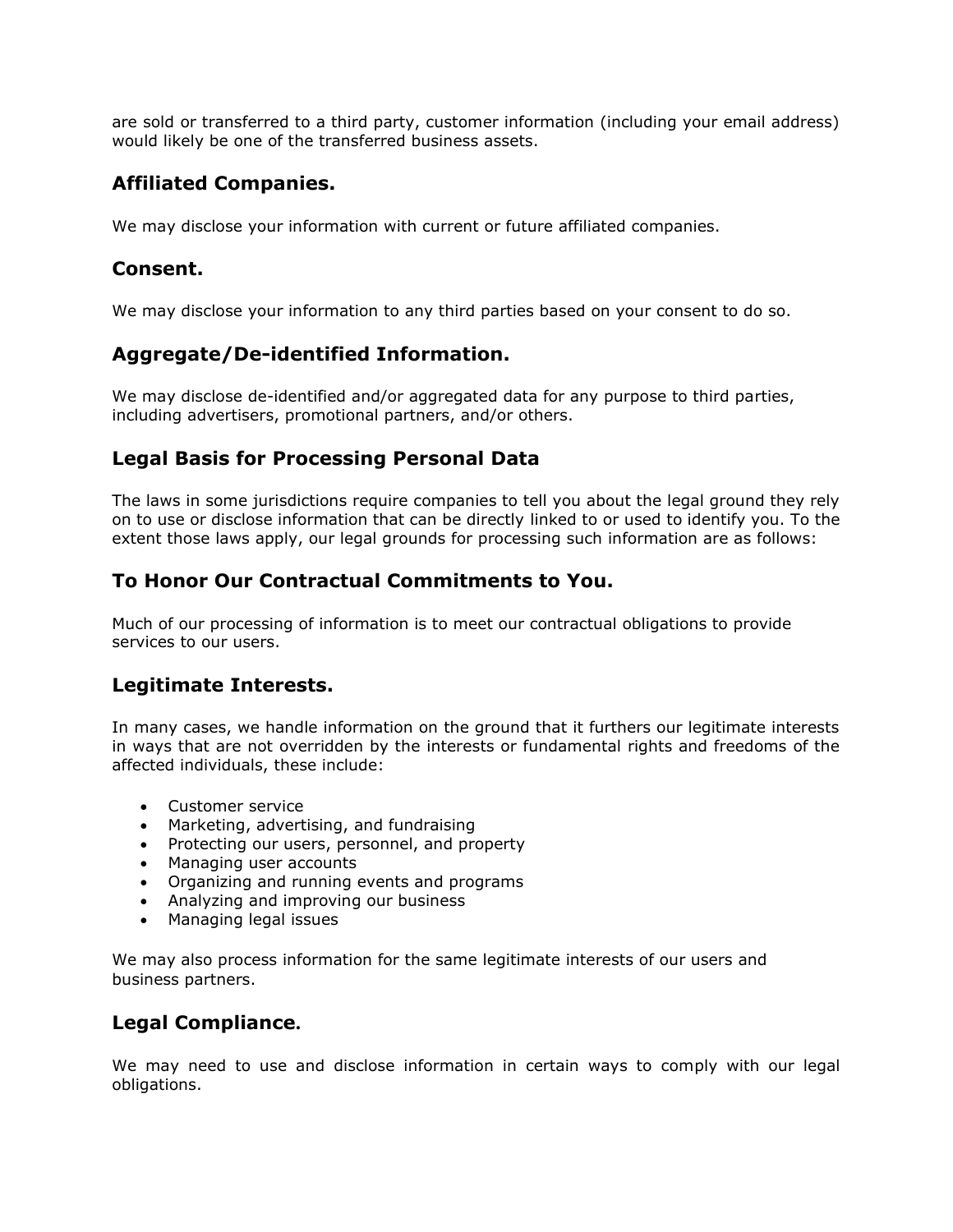#### **Consent.**

Where required by law, and in some other cases where legally permissible, we handle information on the basis of consent. Where we handle your information on the basis of consent, you have the right to withdraw your consent; in accordance with applicable law.

# **Online Analytics**

We may use third-party web analytics services (such as Google Analytics) on our Services to collect and analyze the information discussed above, and to engage in auditing, research, or reporting. The information (including your IP address) collected by various analytics technologies described in the "Cookies and Other Tracking Technologies" section above will be disclosed to or collected directly by these service providers, who use the information to evaluate your use of the Services, including by noting the third-party website from which you arrive to our Site, analyzing usage trends, assisting with fraud prevention, and providing certain features to you. To prevent Google Analytics from using your information for analytics, you may install the official Google Analytics Opt-out Browser Add-on.

# **Your Choices and Data Subject Rights**

You have various rights with respect to the collection and use of your information through the Services. Those choices are as follows:

## **Email Unsubscribe**

You may unsubscribe from our marketing emails at any time by clicking on the "unsubscribe" link at the bottom of each newsletter or by emailing [info@ultimatepredator.com](mailto:info@ultimatepredator.com) with your request.

## **Account Preferences**

If you have registered for an account with us through our Services, you can update your account information or adjust your email communications preferences by logging into your account and updating your settings.

# **EU Data Subject Rights**

Individuals in the European Economic Area ("EEA") and other jurisdictions have certain legal rights (subject to applicable exceptions and limitations) to obtain confirmation of whether we hold certain information about them, to access such information, and to obtain its correction or deletion in appropriate circumstances. You may have the right to object to our handling of your information, restrict our processing of your information, and to withdraw any consent you have provided. To exercise these rights, please email us at [info@ultimatepredator.com](mailto:info@ultimatepredator.com) ] with the nature of your request. You also have the right to go directly to the relevant supervisory or legal authority, but we encourage you to contact us so that we may resolve your concerns directly as best and as promptly as we can.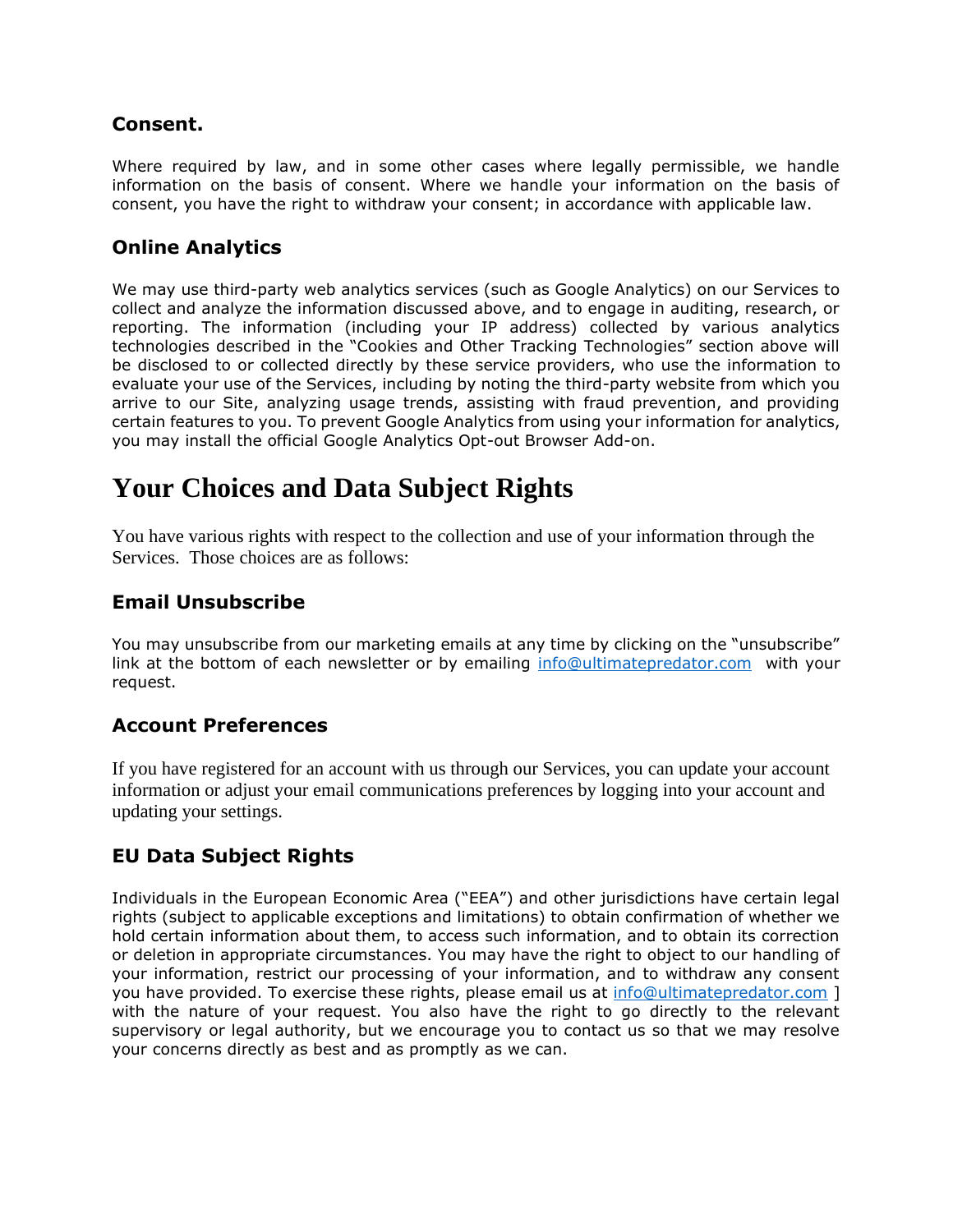## **International Transfers**

As described above in the "When We Disclose Your Information" section, we may share your information with trusted service providers or business partners in countries other than your country of residence in accordance with applicable law. This means that some of your information may be processed in countries that may not offer the same level of protection as the privacy laws of your jurisdiction. By providing us with your information, you acknowledge any such transfer, storage or use.

If we provide any information about you to any third parties information processors located outside of the EEA, we will take appropriate measures to ensure such companies protect your information adequately in accordance with this Privacy Policy and other data protection laws to govern the transfers of such data.

#### **Security Measures**

We have implemented technical, physical, and organizational security measures to protect against the loss, misuse, and/or alteration of your information. These safeguards vary based on the sensitivity of the information that we collect and store. However, we cannot and do not guarantee that these measures will prevent every unauthorized attempt to access, use, or disclose your information since despite our efforts, no Internet and/or other electronic transmissions can be completely secure.

# **Children**

The Services are intended for users over the age of 18 and are not directed at children under the age of 13. If we become aware that we have collected personal information (as defined by the Children's Online Privacy Protection Act) from children under the age of 13, or personal data (as defined by the EU GDPR) from children under the age of 16, we will take reasonable steps to delete it as soon as practicable.

## **Data Retention**

We retain the information we collect for as long as necessary to fulfill the purposes set forth in this Privacy Policy or as long as we are legally required or permitted to do so. Information may persist in copies made for backup and business continuity purposes for additional time.

## **Third-Party Links and Services**

The Services may contain links to third-party websites (e.g., social media sites like Facebook and Twitter), third-party plug-ins (e.g., the Facebook "like" button and Twitter "follow" button), and other services. If you choose to use these sites or features, you may disclose your information not just to those third-parties, but also to their users and the public more generally depending on how their services function. Creative Commons is not responsible for the content or privacy practices of such third party websites or services. The collection, use and disclosure of your information will be subject to the privacy policies of the third party websites or services, and not this Privacy Policy. We encourage you to read the privacy statements of each and every site you visit.